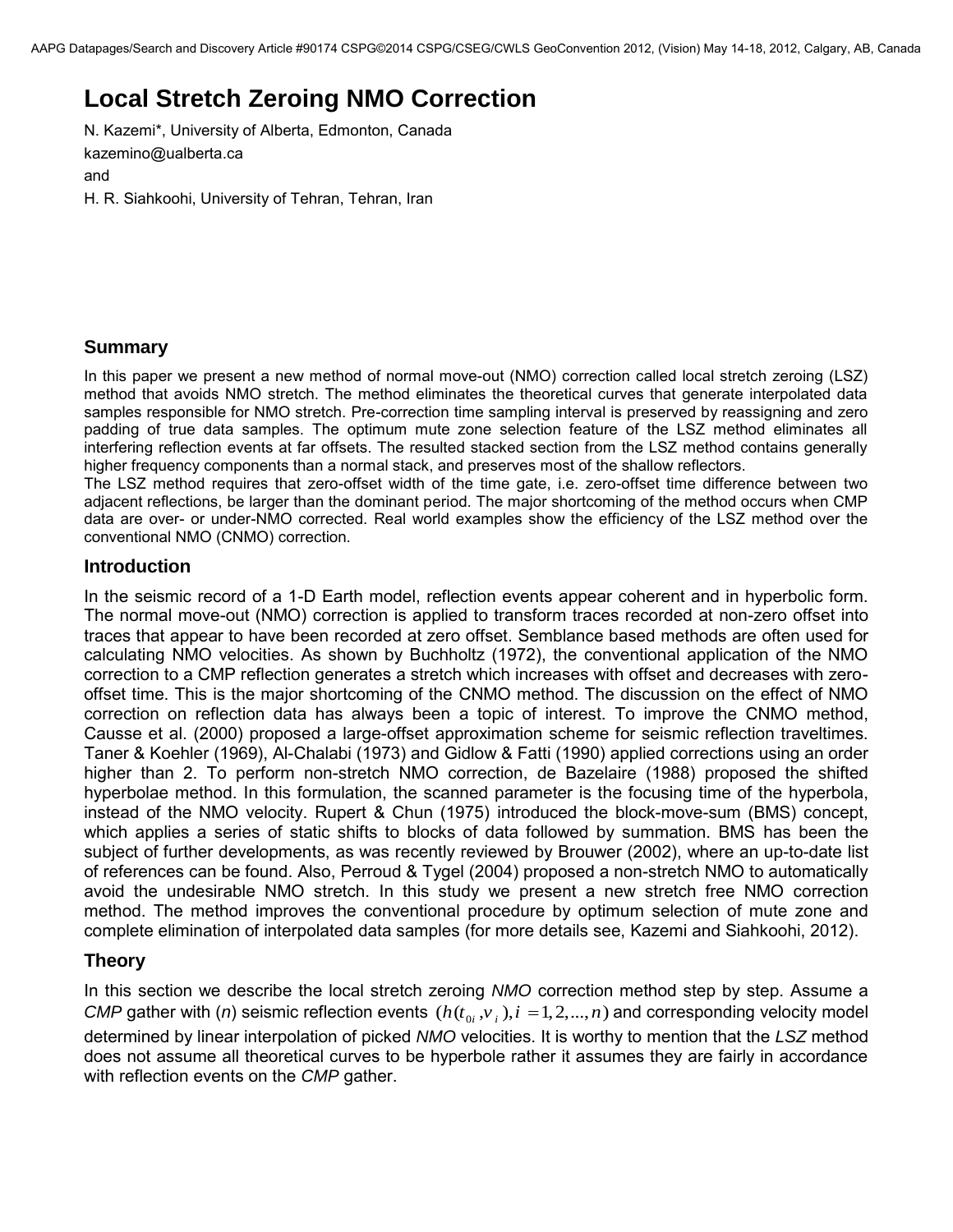Based on the picked velocities, *CMP* gather is divided into  $(n-1)$  time gates. The  $i<sup>th</sup>$  time gate consists of data samples confined to the theoretical curves,  $h^i(t_{0i},v_i)$  and  $h^i(t_{0(i+1)},v_{i+1})$ , corresponding to zero-offset times  $t_{0i}$  and  $t_{0(i+1)}$  respectively *(Fig.1(a))*. To eliminate the *NMO* stretch from  $i^{th}$  reflection event within the  $i^{th}$  time gate, the proposed method performs as follow:

.1 Based on the velocity model, a theoretical curve is attributed to each zero-offset time data sample of the gate. The LSZ method selects the first theoretical curve  $(h(t_{0i}, v_i))$  as a base curve  $(i.e. h_{b1})$ . Later on, time differences between the base and the rest of the curves are measured at a given offset *X*.

2. At offset  $X$ , those theoretical curves that their time differences do not exceeds the half of the sampling interval,  $\frac{\Delta y}{2}$  $\Delta t/2$ , are removed. This avoids generation of new (or interpolated) data samples (e.g.  $s_1$  and  $s_1$ <sup>'</sup> in *Fig.1(b)*) due to the interpolation during NMO correction which is usual in CNMO.

 $3.$  Whenever the method reaches a theoretical curve with time difference greater than the half of the sampling interval, it is considered as a new base theoretical curve ( $h_{b2}$  instead of  $h_{b1}$ ) and comparison is continued.

 $4.$  Steps 2 and 3 are stopped when the algorithm reaches to the end of the time gate or theoretical curve  $h^{\cdot}(t_{0(i+1)}, v_{i+1}),$  (*Fig.1(a)*).

<sup>5.</sup> Using the preserved theoretical curves, CNMO is applied on the CMP data within the  $i^{th}$  time gate. Obviously, the corrected data samples will be irregular and their time intervals may be greater than or equal to the pre-correction sampling interval. The LSZ method by reassigning data samples, regularizes them to the pre-correction sampling interval. For some offsets, it may be needed to pad the end of the time gate with zeroes (Fig.1(b)). The number of padded zeroes will be equal to the number of deleted theoretical curves.

### **Examples**

To evaluate the performance of the *LSZ* method in comparison to the *CNMO*, we applied both methods on real seismic data. We selected *65 CDP* gathers from a real data set. The *CDP* gathers have fair amount of far offset traces (Up to *18Km*). Figures *2(b)* and *2(c)* present the stack sections of the *CDP* gathers after applying *LSZ* and *CNMO* methods, respectively. We used the same RMS velocity model, as shown in *Fig. (2a)*, to perform NMO corrections. All the processing steps but the *NMO* correction method were kept same for both sections. In the case of *CNMO* method, onset of the mute zones defined manually, but in the *LSZ* method onsets were selected automatically. Recalling the harmful effect of *NMO* stretch, it is clear from Fig. *(2)* that the stack section of the *LSZ* method has higher resolution and shallow reflectors are strongly preserved, but in that of the *CNMO*, due to further muting of large-aperture traces in shallow region (Stretching), reflectors thoroughly degraded. It is worthy to mention that the *LSZ* method requires the onset of the time gates to be picked interpretively. False picks may degrade the characteristic of reflectors in the stacked section.

## **Conclusions**

The *LSZ* method introduced in this paper performs stretch free *NMO* correction and maintains true data samples of the full wavelet up to onset of the mute zone. To enhance the stack energy and improve the quality of the stacked section, at offsets beyond the onset of the mute zone, the *LSZ* method drops the interfered data samples.

In proposed method, for non-stretch *NMO* correction, the linear data interpolation step of the *CNMO* method is replaced by following steps: elimination of some theoretical curves, reassigning true data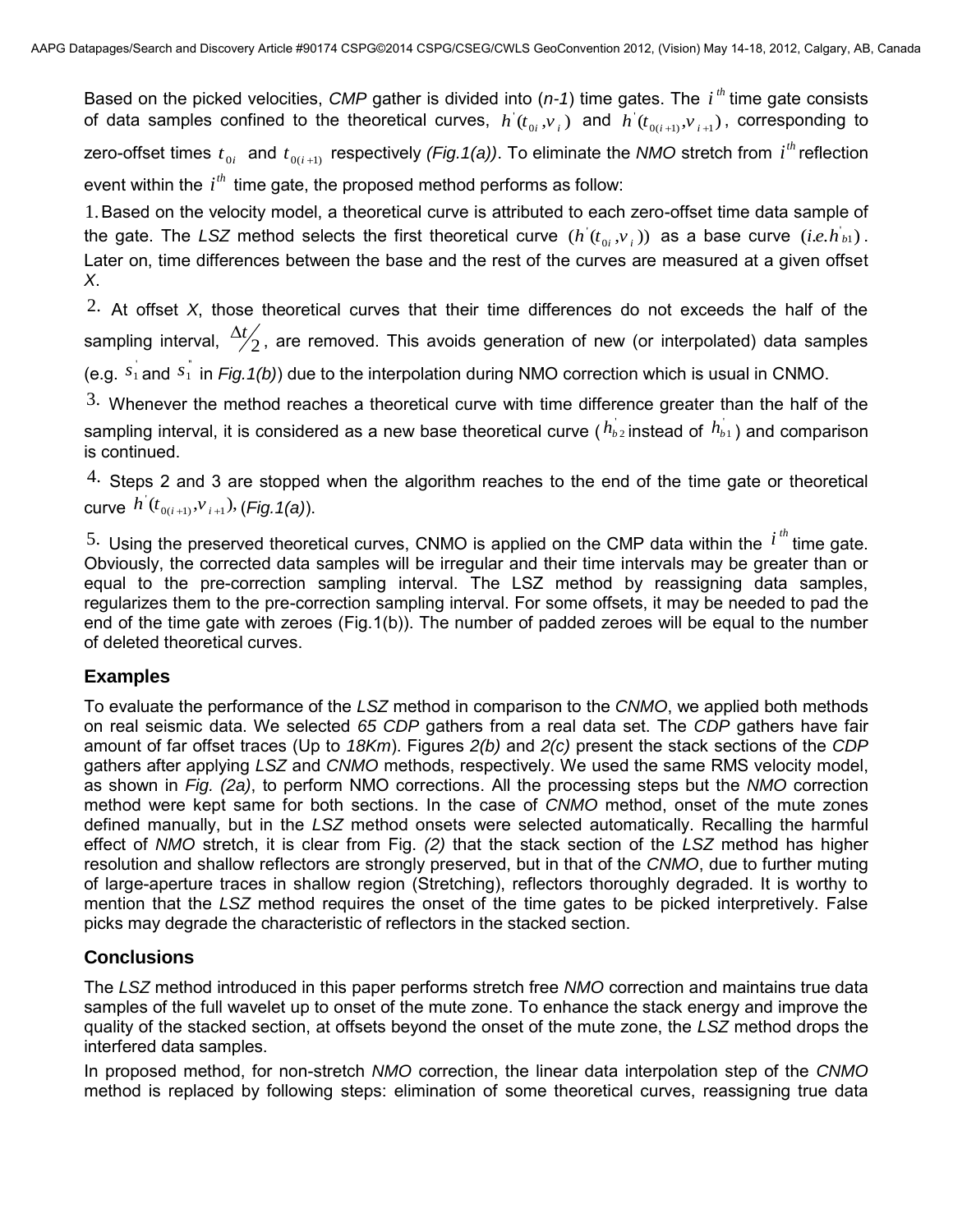samples, and zero padding. The method is able to automatically determine the optimum mute zone of each reflection event. This advantage of the method permits muting to start exactly from an offset where the events are about to interfere. Due to the lack of degrading and stretching, resulted stacked section of the *LSZ* method from real data set has higher resolution than normal stack and clearly captures shallow traps.

#### **References**

Al-Chalabi, M., 1973, Series approximation in Velocity and traveltime computations: Geophys. Prosp., **21**, 783-795.

Brouwer, J. H., 2002, Improved nmo correction with a specific application to shallow-seismic data: Geophys. Prosp., **50**, 225– 237.

Buchholtz, H., 1972, A note on signal distortion due to dynamic (nmo) corrections: Geophys. Prosp., 20, no. 02, 395–402.

Causse E., Haugen G.U. and Rommel B.E. 2000. Large-offset approximation to seismic reflection traveltimes. Geophy. Prosp., **48**, 763-778.

de Bazelaire E., 1988, Normal moveout revisited - Inhomogeneousmedia and curved interfaces: Geophysics, **53**, no. 02, 143– 157.

Gidlow P.M. and Fatti J.L. 1990. Preserving far offset seismic data using non-hyperbolic moveout corrections. 60th SEG meeting, San Francisco, USA, Extended Abstracts, 1726-1729.

Kazemi, N. and Siahkoohi, H. R. 2012, Local stretch zeroing NMO correction. Geophysical Journal International, **188**: 123– 130.

Perroud H., and Tygel, M., 2004, Nonstretch NMO: Geophysics, **69**, no. 2, 599–607.

Rupert, G. B., and Chun, J. H., 1975, The block move sum normal moveout correction: Geophysics, **40**, no. 01, 17–24. Taner M.T. and Koehler F. 1969, Velocity spectra-digital computer derivation and application of velocity functions: Geophysics **34**, 859-881.



**Fig 1.** (a) Theoretical curves  $h(t, v)$  within the  $i<sup>th</sup>$  time gate of a CMP gather which is limited to zero-offset times  $t_i$  and  $t_{i+1}$ . Dashed red lines show the curves after CNMO correction. At a given offset (e.g.  $x_0$  )  $(s_i)$  's are NMO  $correted$  data samples. These $(s_i)$  's are true data samples that correspond to the preserved theoretical curves. However,  $(s_i)$  's are data samples that generated during CNMO correction by linear interpolation. (b) A zoom into the portion of the time gate in (a) indicated by a little black square, with length equal to sampling interval  $\Delta t$ . The blue dots at the middle of the figure indicate NMO corrected data samples corresponding to the preserved curves. *While, the blue crosses indicate the position of those data samples that were not generated due to the lack of linear interpolation step in LSZ method.*